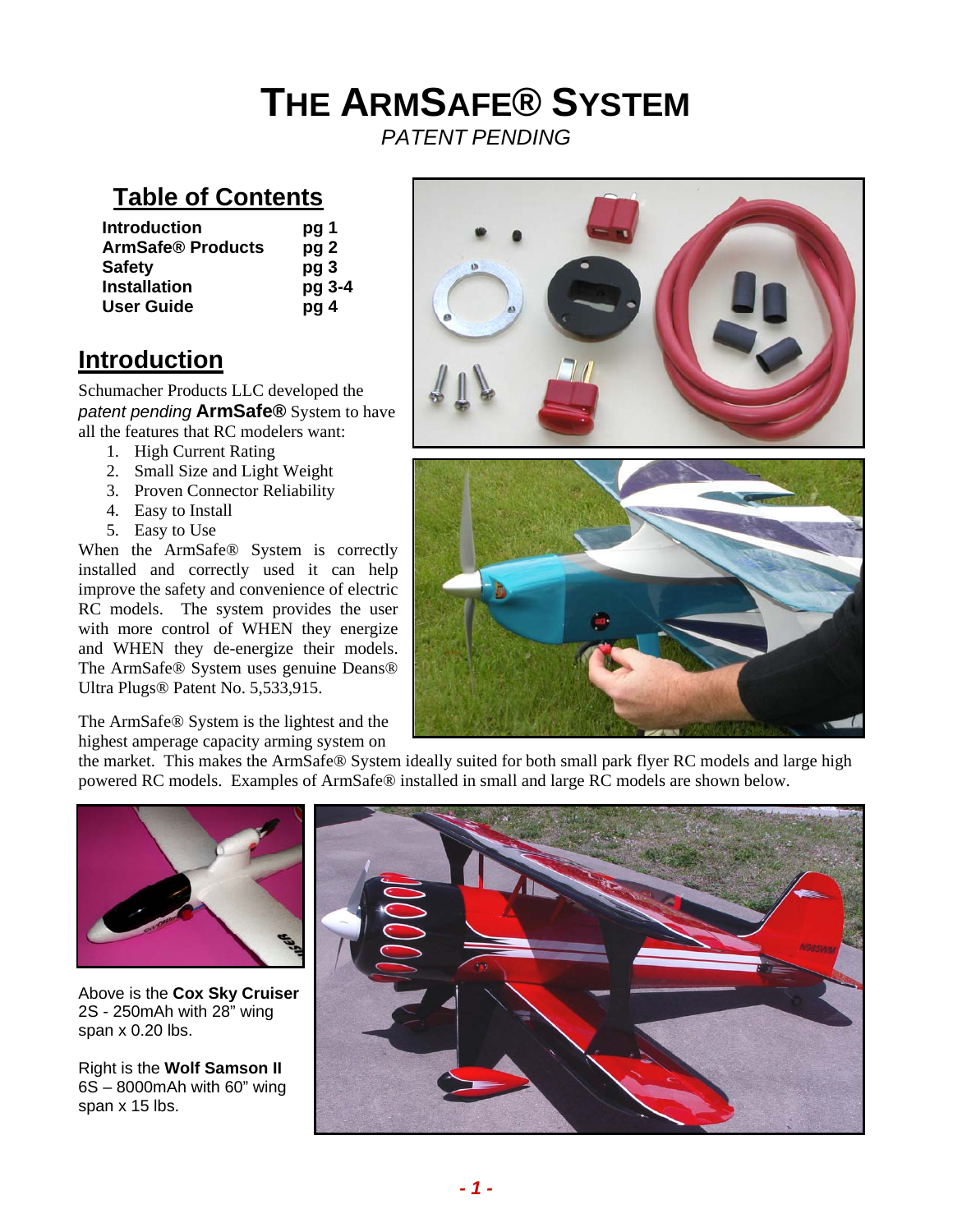## **ArmSafe® Products**

The ArmSafe® System comes in the following five configurations:

#### **SUD0301 ARMING PLUG**

Spare ArmSafe® Arming Plug. Always make sure that ALL is safe before plugging in the Arming Plug. An Arming Plug is required to energize a RC Model by plugging it into the ArmSafe® Base. The Arming Plugs are very compact and aerodynamic, when plugged in they measure only about 0.28" x 0.5" x 0.5". Weight is 3.7 grams. This Package includes the following:

1 – Arming Plug

#### **SUD0302 ARMING BASE - BLACK**

 The ArmSafe® Arming Base includes the parts for installing the Base into one RC model. The user supplies the wire and shrink tubing as required. The base is very compact, it measures only 1.0" diameter x 0.55" deep, making it easy to install into most RC models. Weight is 6.3 grams.

This Package includes the following:

- 1 Black Base Bracket
- 1 Deans® Female Ultra Plug®
- 1 Aluminum Nut Ring
- 3 Mounting Screws (Pan Head 2-56 x 1/2 Lg)
- 2 Set Screws (Sharp Point 4-40 x 3/16 Lg)

#### **SUD0303 ARMING KIT 14AWG Wire**

 The ArmSafe® Kit with 14AWG wire is rated for 50Amps continuous and 75Amps Burst. BUT these limits are only a guide, see below.**\***

#### **SUD0304 ARMING KIT 12AWG Wire**

 The ArmSafe® Kit with 12AWG wire is rated for 80Amps continuous and 120Amps Burst. BUT these limits are only a guide, see below.**\***

#### **SUD0305 ARMING KIT 10AWG Wire**

 The ArmSafe® Kit with 10AWG wire is rated for 100Amps continuous and 150Amps Burst. BUT these limits are only a guide, see below.**\***

The Kit Packages include everything needed for one complete arming system:

- 1 SUD0301 Arming Plug
- 1 SUD0302 Arming Base
- 1 18" of Super High Flex Silicone Wire
- 1 Shrink Tubing for 4 Solder Joints

**\*** The above amperage limits are provided as a guide to help size ArmSafe® for RC models. But this is just a guide, you MUST test all installations at FULL load conditions to make sure that the wire and connectors do not get hot. These amperage guides are rated with 10mph x 80degF air flow for eight minutes, with burst ratings for 5 seconds provided the average current (including the bursts) does not exceed the Max Continuous amperage rating. Many factors will affect the amperage carrying capacity of wire, connectors, and wire harness assemblies such as; wire lengths, air temperature, amount of air movement, quality of the solder joints, wire quality, connector quality, and how long the current flows through the wire.





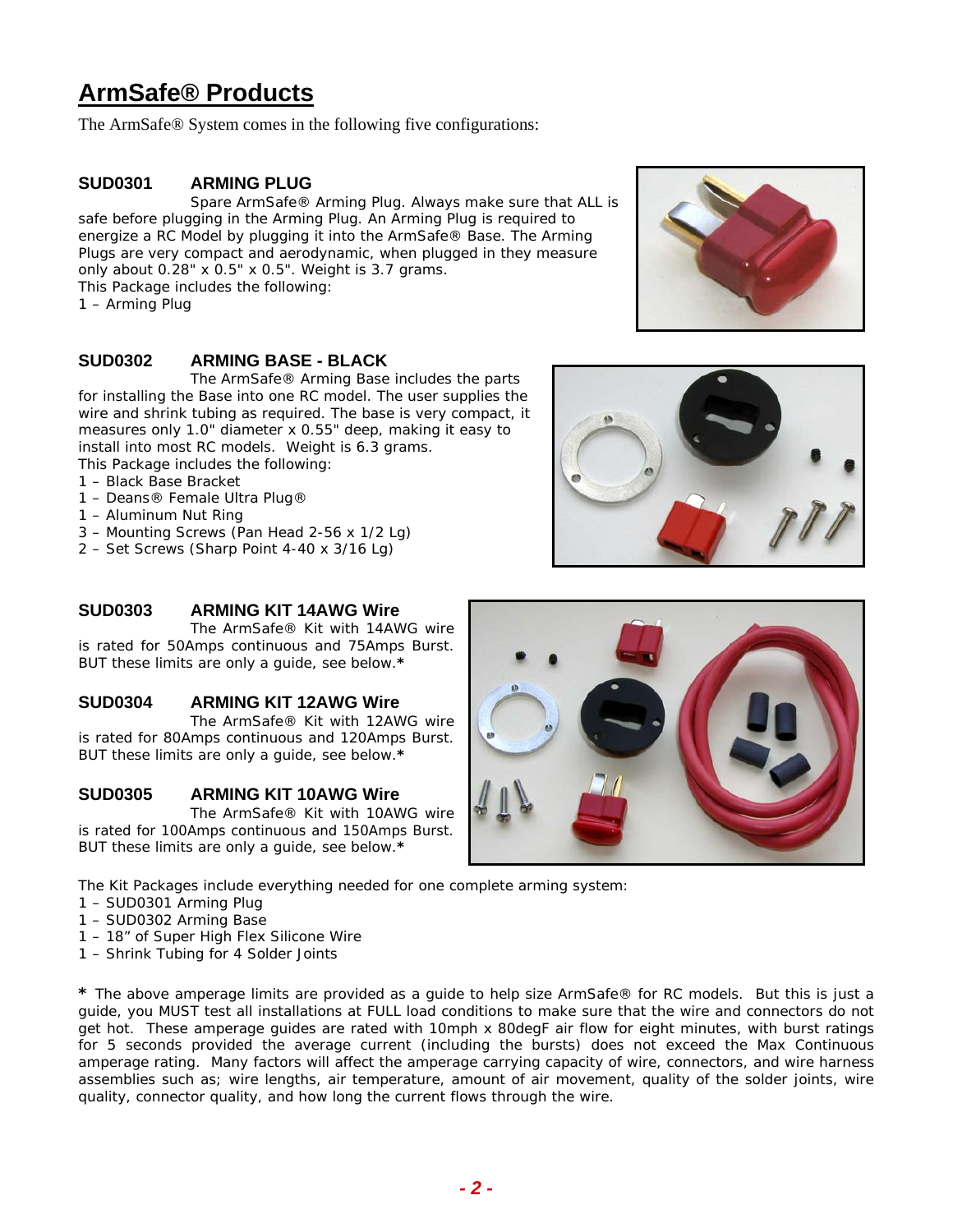# **Safety**

It is CRITICAL to fully understand that no product can guarantee your safety with RC models. ArmSafe® is just a tool to help modelers reduce, not eliminate, the risk of propeller strikes when working with electric RC models. ArmSafe® ONLY helps modelers have better control of WHEN they energize and WHEN they de-energize their models. The arming plug should ONLY be inserted into a properly installed ArmSafe® base, nothing else!! ArmSafe® will NOT keep you safe if you decide to energize your model before ALL is safe. ONLY insert the arming plug if ALL is safe, you are completely qualified to operate the RC model, and the ArmSafe® system is properly installed. The person in charge of the RC model must handle and operate the model carefully at all times. The person in charge of the RC model is 100% responsible for the safety of themselves and other people, as well as responsible for any and all personal property.

### **Installation**

- 1. Open your ArmSafe® Kit, it contains: 1 Female Deans® Ultra® Plug, 1 Black Base, 1 Aluminum Nut Ring, 3 Pan Head Screws 2-56 x 1/2, 2 Sharp Point 4-40 x 3/16 Set Screws, 18" of High Flex Silicone Wire, Shrink Tubing, and 1 Arming Plug.
- 2. Select the mounting location for the ArmSafe® Base in your RC model. The location must allow the user to safely install and remove the Arming Plug from behind the propeller. The ideal location would be close to the battery & ESC

to reduce the wiring length. If this is not possible, be sure to use large enough wire to carry the amperage without having the wires get hot during operation.



**BLACK** 

**DOT** 

ÊŔ

.<br>BA

Ō ပာ

- 3. Using the Nut Ring as a template, trace out the inner diameter and the three screw locations, as shown below-left. Then cut out the inner circle and the three small screw holes.
- 4. The next step is to solder the Female Deans® into the red wire that goes from the ESC to the battery plug, as shown to the right. Use the red wire in the kit to extend the length of the ESC red wire to make the Female Deans® reach the hole, as shown below–right. Use shrink tubing over all of the solder joints.



- 5. The 2-56 x 1/2 long screws are *thread forming* screws. Use these screws to make the threads in the 3 small holes in the Aluminum Nut Ring by installing the screws into the holes and then removing them.
- 6. Put the Nut Ring over the Female Deans® and onto the wires. Feed the Female Deans® through the hole in the fuselage with the Nut Ring on the inside of the fuselage, as shown above-right.